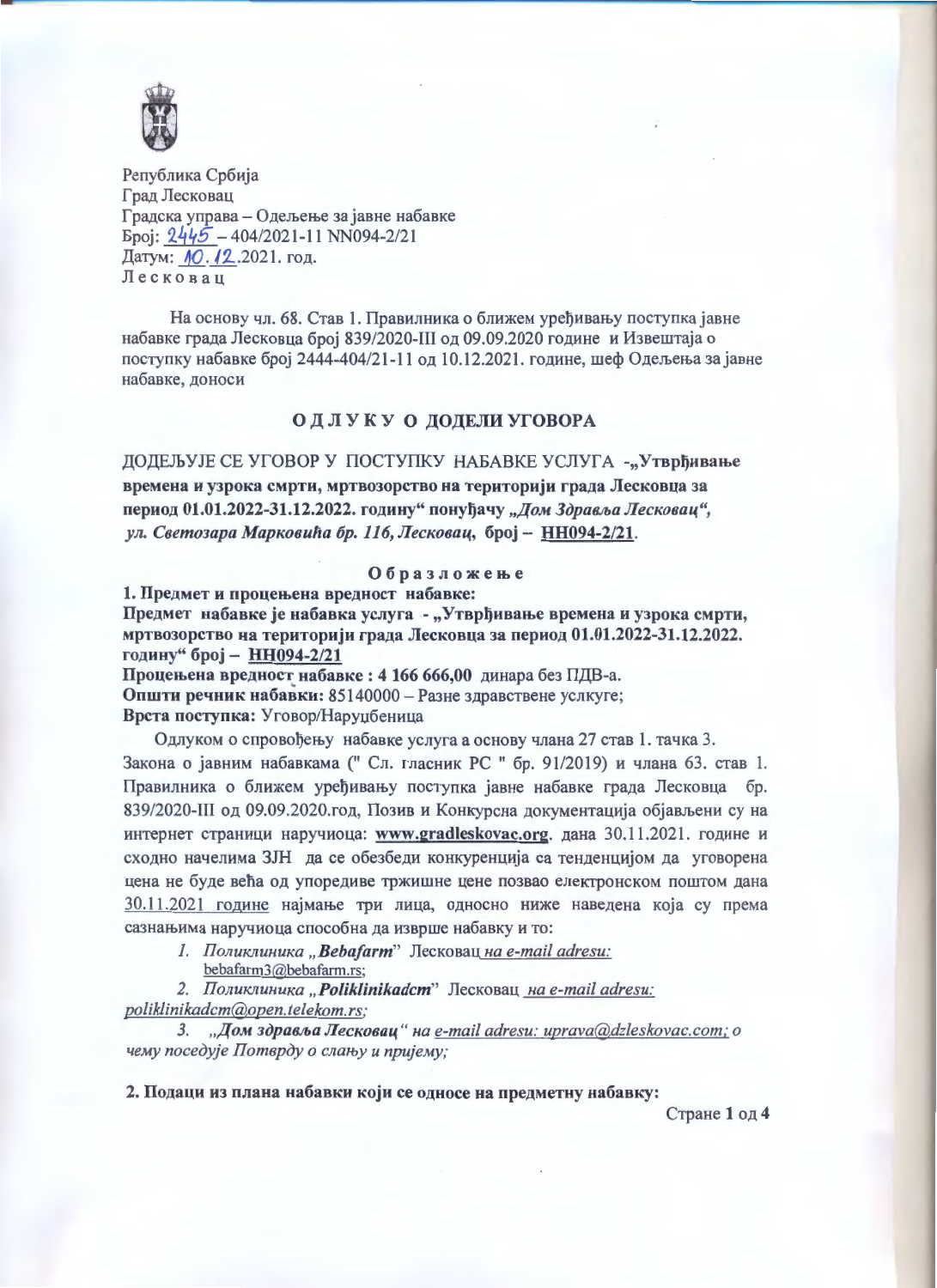

План набавки за 2021. годину на који се Закон не примењује, позиција из плана набавки: 0114.

Набавка иде на терет позиције у буџету града Лесковца: 5; функционална класификација 721; позиција 177; економска класификација 424000.

3. Отварање понуда обављено је у складу са позивом дана 10.12.2021. године са почетком у 11:00 часова о чему је сачињен записник о отварању понуда бр. 2440-404/2021-11 од 10.12.2021. године.

4. Основни подаци о понуђачима - датум и време пријема понуде:

Благовремено, односно до 10.12.2021. године до 10:30 часова примљена је 1 (једна) понуда, и то:

| P.<br>бр. | Број под<br>којим је<br>понуда<br>заведена | Назив и седиште понуђача/шифра понуђача                              | Датум<br>пријема | $q_{\rm ac}$<br>пријема |
|-----------|--------------------------------------------|----------------------------------------------------------------------|------------------|-------------------------|
|           | 2350/404                                   | "Дом Здравља Лесковац", ул. Светозара<br>Марковића бр. 116, Лесковац | 03.12.2021       | 10.28                   |

Назив и седиште понуђача/шифра понуђача, број под којим је понуда 4. заведена, начин на који понуђач наступа, понуђена цена, подаци из понуде који су одређени као елементи критеријума и који се могу нумерички приказати, рок важења понуде, по редоследу пријема понуда:

| Р. бр. | Подаци из понуда                              |                                                                                                                                                                                                                                                                                                                                            |  |
|--------|-----------------------------------------------|--------------------------------------------------------------------------------------------------------------------------------------------------------------------------------------------------------------------------------------------------------------------------------------------------------------------------------------------|--|
|        | Назив и седиште<br>понуђача/шифра<br>понуђача | "Дом Здравља Лесковац",<br>ул. Светозара Марковића бр. 116, Лесковац                                                                                                                                                                                                                                                                       |  |
|        | Начин на који понуђач<br>наступа              | самостално                                                                                                                                                                                                                                                                                                                                 |  |
|        | Понуђена цена:                                | I. Вредност понуде за услуге по спецификацији за 1 (један)<br>случај без ПДВ - а 1400,00 динара<br>II. Вредност понуде за услуге по спецификацији за<br>употребу возила за 1 (један) случај без ПДВ-а1217,00<br>динара<br>Укупна Вредност понуде за услуге под I. и II. по<br>спецификацији за 1 (један) случај без ПДВ-а2617,00<br>динара |  |
|        | Рок плаћања по<br>рачунима                    | 45 календарских дана                                                                                                                                                                                                                                                                                                                       |  |
|        | Рок важења понуде                             | 120 дана                                                                                                                                                                                                                                                                                                                                   |  |
|        | Рок извршења посла                            | 12 месеци                                                                                                                                                                                                                                                                                                                                  |  |

## РЕЗУЛТАТ ОЦЕНЕ ПОНУДА И ИСПУЊЕНОСТ КРИТЕРИЈУМА ЗА КВАЛИТАТИВНИ ИЗБОР ПРИВРЕДНОГ СУБЈЕКТА

Стране 2 од 4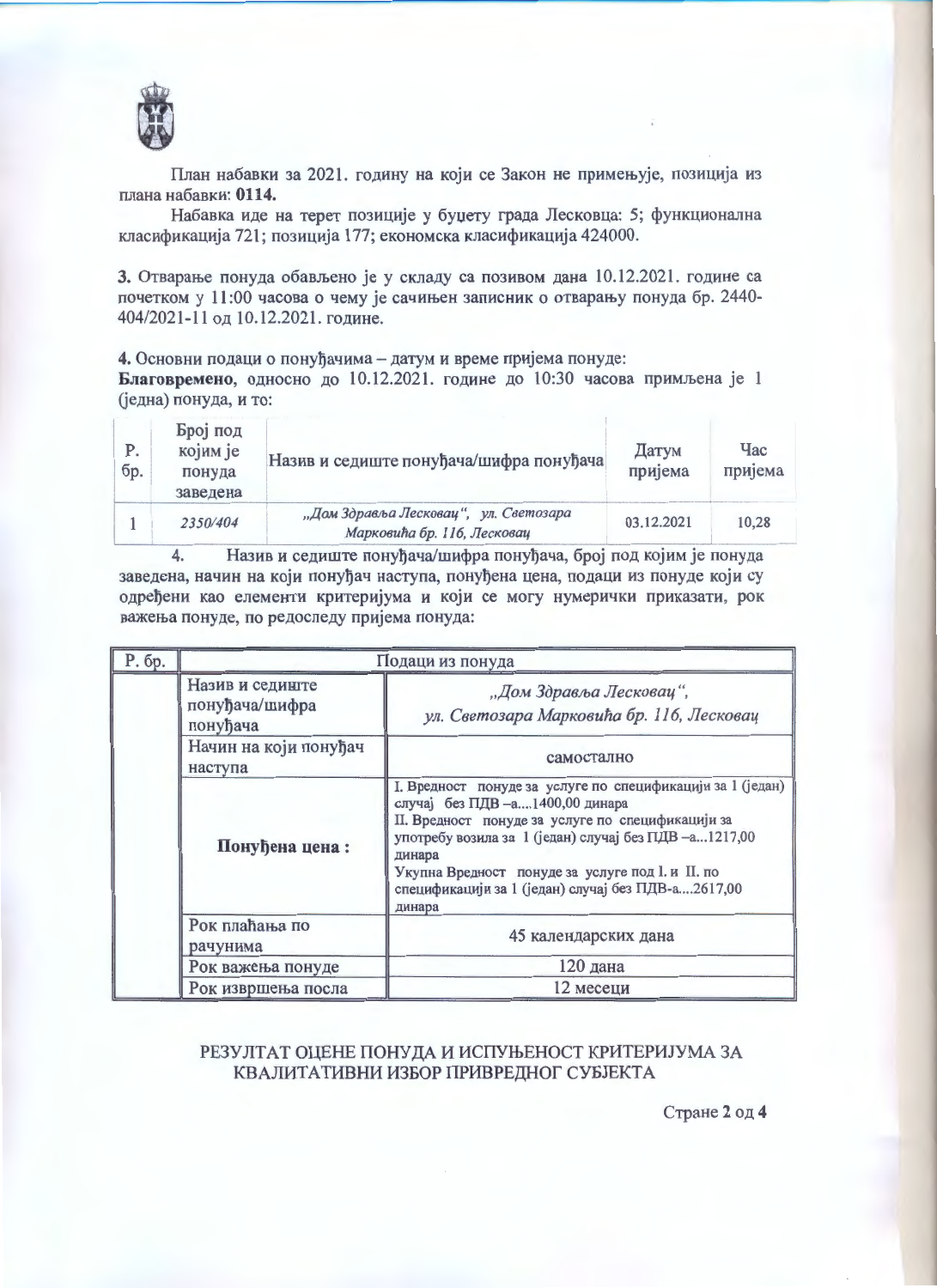

У поступку прегледа и стручне оцене понуде (члан 68. Правилника о ближем уређивању поступка јавне набавке града Лесковца бр. 839/2020-III 09.09.2020. године) комисија за јавну набавку, код понуђача

"Дом Здравља Лесковац", ул. Светозара Марковића бр. 116, Лесковац

констатовала је следеће да:

не постоји основ за искључење;

су испуњени критеријуми за избор понуђача;

су испуњени захтеви и услови у вези са предметом набавке и техничком спецификацијом и да поседују дозволу надлежног органа за обављање делатности предмета набавке;

нису утврђени други недостаци због којих није могуће утврдити садржину понуде или није могуће упоредити са другим понудама;

понуда није неуобичајено ниска, те се понуда рангира према критеријуму за доделу уговора који је одређен у документацији о набавци;

понуда овог понуђача не садржи рачунске грешке.

## РАНГИРАЊЕ ПОНУДА

Понуде би биле рангиране применом критеријума за доделу уговора "ЦЕНА".

Вредновање понуде, комисија за предметну јавну набавку није вршила из разлога што је приспела само једна понуда Понуђача са следећим:

| Р. бр. | Подаци из понуда                              |                                                                                                                                                                                                                                                                                                                                         |  |
|--------|-----------------------------------------------|-----------------------------------------------------------------------------------------------------------------------------------------------------------------------------------------------------------------------------------------------------------------------------------------------------------------------------------------|--|
|        | Назив и седиште<br>понуђача/шифра<br>понуђача | "Дом Здравља Лесковац",<br>ул. Светозара Марковића бр. 116, Лесковац                                                                                                                                                                                                                                                                    |  |
|        | Начин на који понуђач<br>наступа              | самостално                                                                                                                                                                                                                                                                                                                              |  |
|        | Понуђена цена:                                | I. Вредност понуде за услуге по спецификацији за 1 (један)<br>случај без ПДВ-а1400,00 динара<br>II. Вредност понуде за услуге по спецификацији за<br>употребу возила за 1 (један) случај без ПДВ-а1217,00<br>динара<br>Укупна Вредност понуде за услуге под I. и II. по<br>спецификацији за 1 (један) случај без ПДВ-а2617,00<br>динара |  |
|        | Рок плаћања по<br>рачунима                    | 45 календарских дана                                                                                                                                                                                                                                                                                                                    |  |
|        | Рок важења понуде                             | 120 дана                                                                                                                                                                                                                                                                                                                                |  |
|        | Рок извршења посла                            | 12 месеци                                                                                                                                                                                                                                                                                                                               |  |

ПРЕДЛОГ КОМИСИЈЕ

Стране 3 од 4